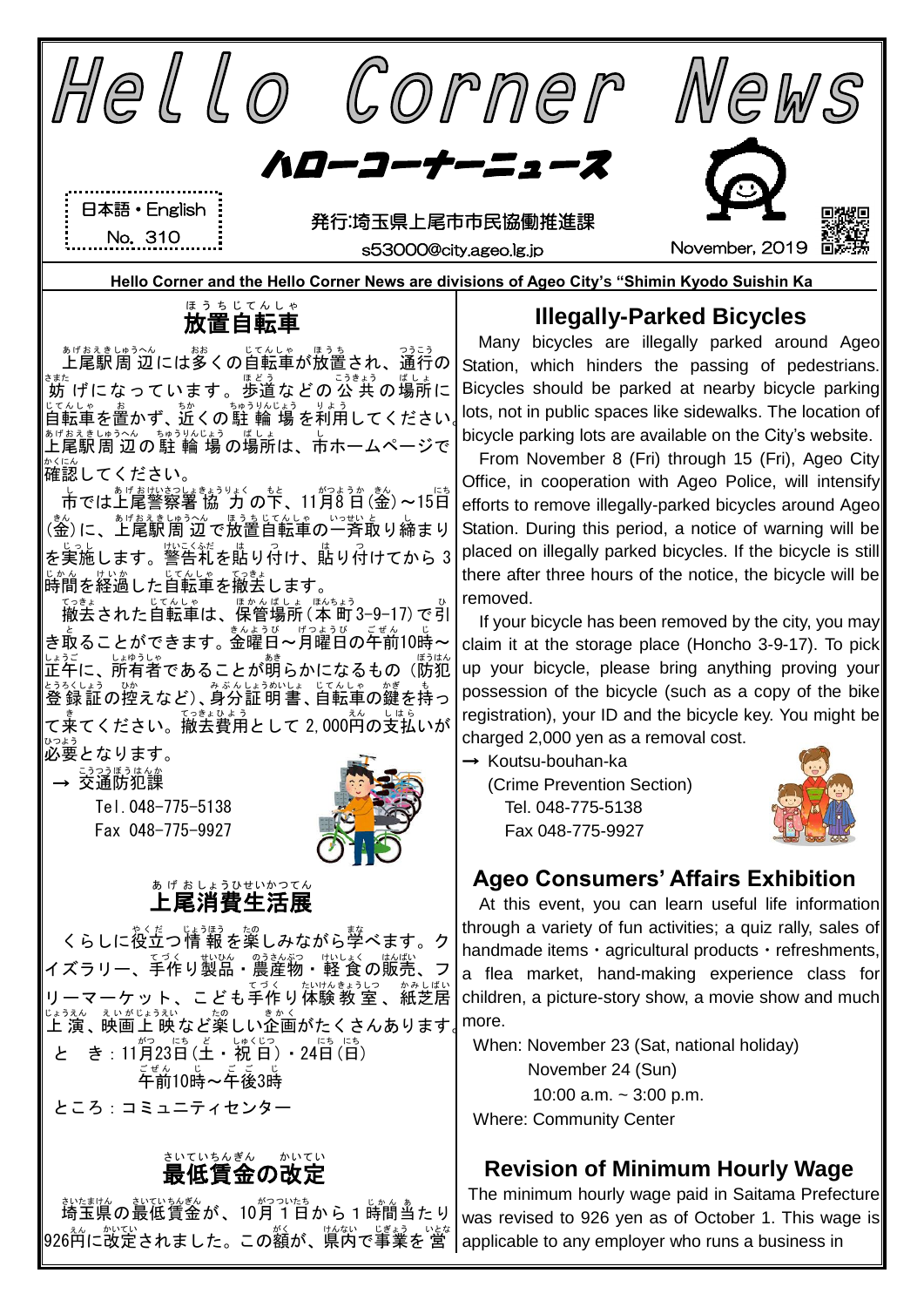しょうしゃ。 じょうしょ はら、 我くての労働者に適用している。 てきょう されます。産 業によっては特定(産 業別)最低賃金が 。<br>定められているものがあります。

#### 児童 虐 待 じ ど う ぎゃくたい

11月は「児童虐 待防止推進月間」です。「虐待?」と \*\*。<br>思ったら、卞記までご連絡ください。秘密は守ります。│ <u>じどうもうじょばいこともつう</u><br>児童相談所全国共 通ダイヤル :

Tel.189(いちはやく) <sub>じかんたいおう</sub><br>時間対応 <u>こ</u><br>子ども・若者相談センター :

> Tel.048-783-4964 / Fax 048-774-5342 "Constant of the state of the state of the state of the state of the state of the state of the state of the st<br>「月〜金 (祝 日・年末年始を除く)

<sub>ごぜん じ</sub>。<br>30分~午後5時

<sub>けんちゅうおうじどうそうだんじょ<br>県中 央児童相談所:</sub>

Tel.048-775-4152 月 げつ ~金 きん (祝 日 しゅくじつ ・年末 ねんまつ 年始 ねんし を除 のぞ く) <sub>ごぜん じ</sub> ぷん ごご じょ。<br>午前8時30分~午後6時15分

ぁゖぉゖぃ<u>きっしょ</u><br>**上尾警察署**:

Tel.048-773-0110 24時間対応



#### 就 学 援助 しゅうがく えんじょ

経済的 けいざいてき な理由 りゆう により就 学 しゅうがく が 難 むずか しいと認 みと められる 児童 じどう ・生徒 せいと の保護者 ほごしゃ に対 たい して、子 こ どもの学用品費 がくようひんひ の 一部 いちぶ や 給 きゅう 食費 しょくひ などを援助 えんじょ しています(所得 しょとく 制限 せいげん あり)。 いゥがくもんじょひ<br>就 学 援助費の う ち 、 新 入 学 児童 ・生徒の た め の 学用品費 がくようひんひ だけは、入学前 にゅうがくまえ (2月 がつ 末 まつ 頃 ごろ )に支給 しきゅう しています。

## しんしょうがく ねんせい

- <u>ないは、</u><br>対 象 : 2020年2月1日 (土)現在、上尾市に住み、2020 年 ねん 4月 がつ に上尾市 あげおし 立 りつ 小学校 しょうがっこう に 入 学 にゅうがく 予定 よてい の子 こ ど もの保護者のうち、学用品費の支払いが困難 な人 ひと
- <u>もうに。 い戦はは、</u>がくりっぱうがっこう がくむ我(市役所 7 階) にあります。市ホームページからダウ ンロードも可。申請書に必要事項を記入し、│ 2020年 1 月i0 白 (釜) までに必要書類を添え て入学予定の小学校または

学務課 がくむか へ提 出 ていしゅつ してください。



#### しんちゅうがく ねんせい<br>**新中学1年生**

<u>ないはす</u><br>対 象 : 2020年2月1日現在、上尾市に住み、2019年度 に就 学援助費を受け取っている人のうち、 2020年4月に上尾市立または国・県立中学校

Saitama, and to every employee who works for them. Specific (industry-based) minimum wages are set separately for some industries.



### **Child Abuse**

November is the "Child Abuse Awareness Month." If you witness or experience a situation which might be considered child abuse, please contact any office listed below. Your call is strictly confidential.

General quick-dial phone number for Child Consultation Center: Tel.189 ("Ichi-haya-ku" meaning "quickly") Around the clock

Child & Young Person Counseling Center:

Tel. 048-783-4964 / Fax 048-774-5342 Weekdays (excluding national holidays & New Year holidays)  $8:30$  a.m.  $\sim$  5:00 p.m.

Prefectural Central Child Consultation Center: Tel. 048-775-4152

> Weekdays (excluding national holidays & New Year holidays)  $8:30$  a.m.  $\sim 6:15$  p.m.

Ageo Police Department:

Tel. 048-773-0110 Around the clock

## **Assistance for Educational Expenses**

Ageo City provides partial assistance for necessary educational expenses such as school supplies and school lunches, for guardians of children in elementary and/or junior high schools who have financial difficulty (note that income restrictions apply). Of these educational expenses, assistance for school supplies exclusively for new 1<sup>st</sup> and  $7<sup>th</sup>$  graders will be provided before school begins (around the end of February).

#### **New 1st graders**

- For: Guardians whose children live in Ageo as of February 1 (Sat), 2020, and will enter city-run elementary school in April, 2020 and also who have difficulty in paying for school supplies
- Application: Application forms are available at city-run elementary schools and Gakumu-ka (7F of City Hall). Forms can be downloaded from City's website as well. Please fill out the application form, and submit it along with other necessary documents to elementary schools that your children will enter or to Gakumu-ka, by January 10 (Fri), 2020.

#### **New 7 th graders**

For: Guardians who live in Ageo as of February 1, 2020, and who have received assistance for educational expenses for the school year of 2019 and whose children will enter either city-run, or national or prefectural junior high school, in April,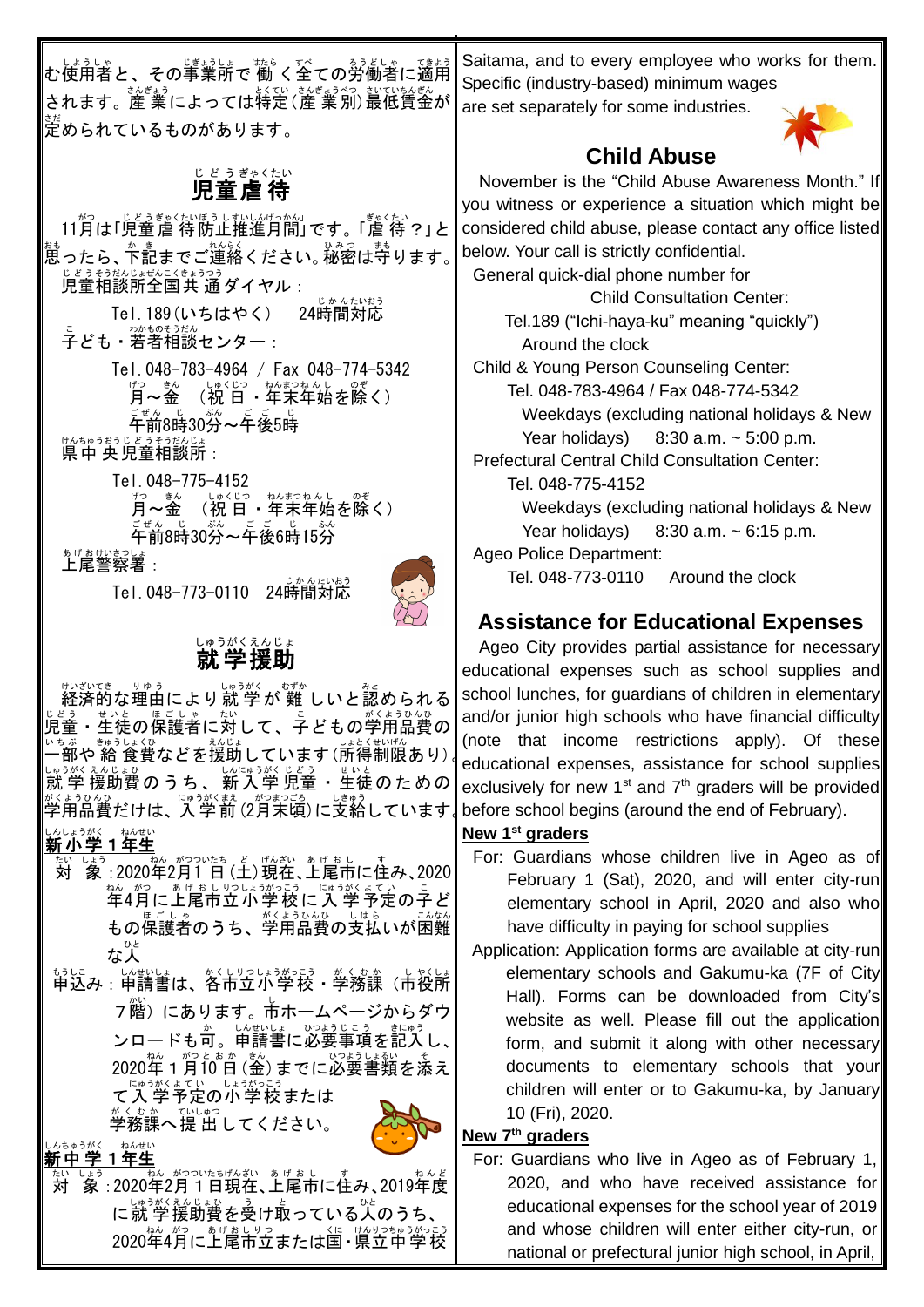に入学予定の子どもの保護者

もうしこ<br>申込み : 2019年度に就 学援助費を受け取っている人 には自動的に支給します。現在もらっていな くても入学前に支給を希望する人は、2020 \*\*。 \*○とポゕ(\*\*〉)までに 2019年度就 学援助費 を申請 しんせい してください。

→ 学務課 がくむか

Ξ

Tel.048-775-9604 / Fax 048-775-5633

# ぁ。。。。。。。。。。<br>あげお産業祭

地元 じもと の農産物 のうさんぶつ や市内 しない の特 とく 産品 さんひん のほか、さまざまな ↓ょぅこう まいいん だいゅうごう<br>商 工 業 製品が大 集 合 します。子ども向けステージ ショー、模擬店、体験・参加型イベント、フリーマー ケットなど盛 も りだくさん。

と き : 11月9 日 (土) ・ にゅ〔日) ゠<sub>゙゠゙</sub><br>午前10時~午後3時30分 ところ:市民体育館、ゆりが丘公園



# まるやまこうぇん いけ<br>**丸山公園の池の「かいぼり」**

まるやまこうえん<br>丸山公園の池で「かいぼり」を 行 います。 水を抜い た池 いけ に入 はい り 魚 さかな などを捕 つか まえるボランティアを募集 ぼしゅう し ます。\*「かいぼり」とは、<sup>\\'†</sup>の水を扱いて池をきれ いにすることです。 と き:12月21日(土)・22日(日) デ<sub>もの時~</sub><br>ことのキンエチ ところ : 丸山公園 <sub>たいしょう</sub> しょうじょう しょうがくせい ほごしゃらう[格]<br>**対 象 : 小学生以上(小学生は保護者同伴)** 

費 ひ 。<br>用 : 30円

定 てい )。 ※150(1) 《 おぼしゃなず》 の場合は抽 選)

**、ありがい。**<br>持ち物 : 汚れてもよい服装・靴、バケツ

もうに<br>申込み : 11月8 日 (金) までに、参加者全員 (5人まで) の名前・住 所・電話番号・年齢、参加希望日 を市ホームページの応募フォームに書くか、│ 。。<br>電話(平日午前10時~年後7時)またはファク スで認定NPO法人生態工房 (Tel. / Fax )  $0422 - 27 - 5634$ )

— みどり公園課 Tel.048-775-8129

Fax 048-775-9906



2020.

Application: Assistance for school supplies will be automatically provided to residents who have received assistance for educational expenses in the current school year of 2019. If you have not received this assistance but wish to receive assistance for school supplies before your child enter school, please apply for the assistance for the school year of 2019, by January 10 (Fri), 2020.

→ Gakumu-ka (School Affairs Section) Tel. 048-775-9604

Fax 048-775-5633



## **Ageo Industry Festival**

This festival will feature locally produced vegetables, Ageo's specialty products, as well as various industrial and commercial products. There will be performances on stage for children, refreshment stands, participatory events, a flea market and much more.

When: November 9 (Sat) and 10 (Sun)

10:00 a.m. ~ 3:30 p.m. Where: City Gym and Yurigaoka Park

## **"Kaibori\*" for Ponds in Maruyama Park**

 "Kaibori" will be carried out for ponds in Maruyama Park. Ageo City is recruiting volunteers who will catch fish and other living creatures inside the ponds after they are drained. \*"Kaibori" is to clean ponds after draining them of water.

When: December 21 (Sat) and 22 (Sun)

 $9:00$  a.m. $\sim$  noon

Where: Maruyama Park

For: Elementary school children or older (Elementary school children need to be accompanied by their guardian)

Cost: 30 yen

Number: 60 people / day (A drawing will be held in case of too many applications)

What to bring: clothes and shoes that you won't mind getting dirty, and a bucket

Application: Please provide the following information on city's website, or to NPO Seitai-koubou (Tel. / Fax 0422-27-5634) by phone or fax (10 a.m.  $\sim$  7:00 p.m. on weekdays), by November 8 (Fri): Name of all participants (up to 5 people), their home addresses, phone numbers, ages and which day you wish to participate

→ Midori-kouen-ka (Greenery & Park Section) Tel.048-775-8129 / Fax 048-775-9906